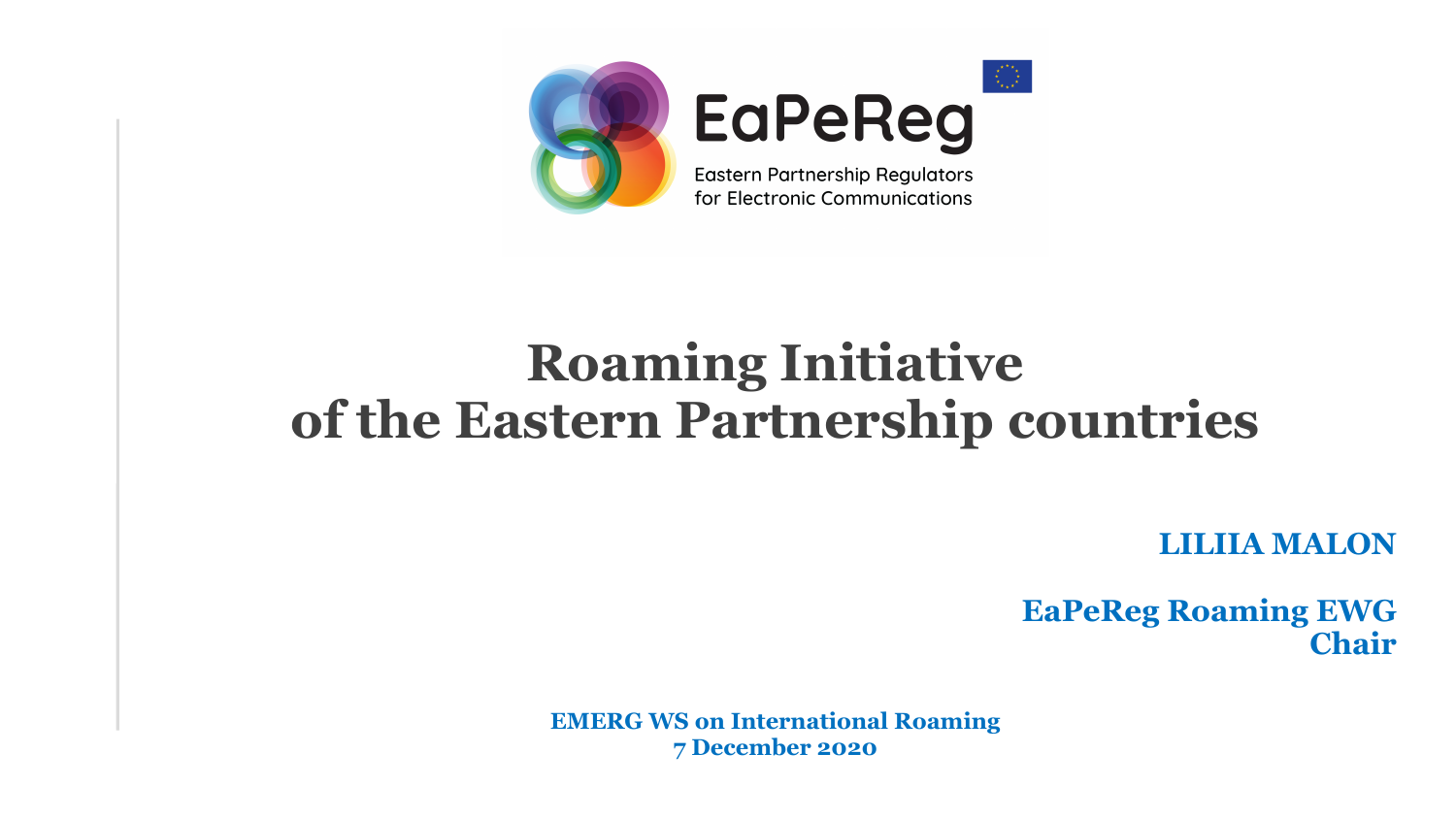

### **CONTENT**

- **Roaming Expert Working Group and Roaming Initiative: introduction**
- 2 **Roaming Study and Impact assessment: key findings**
- 3 **The Regional Roaming Agreement (RRA): overview**

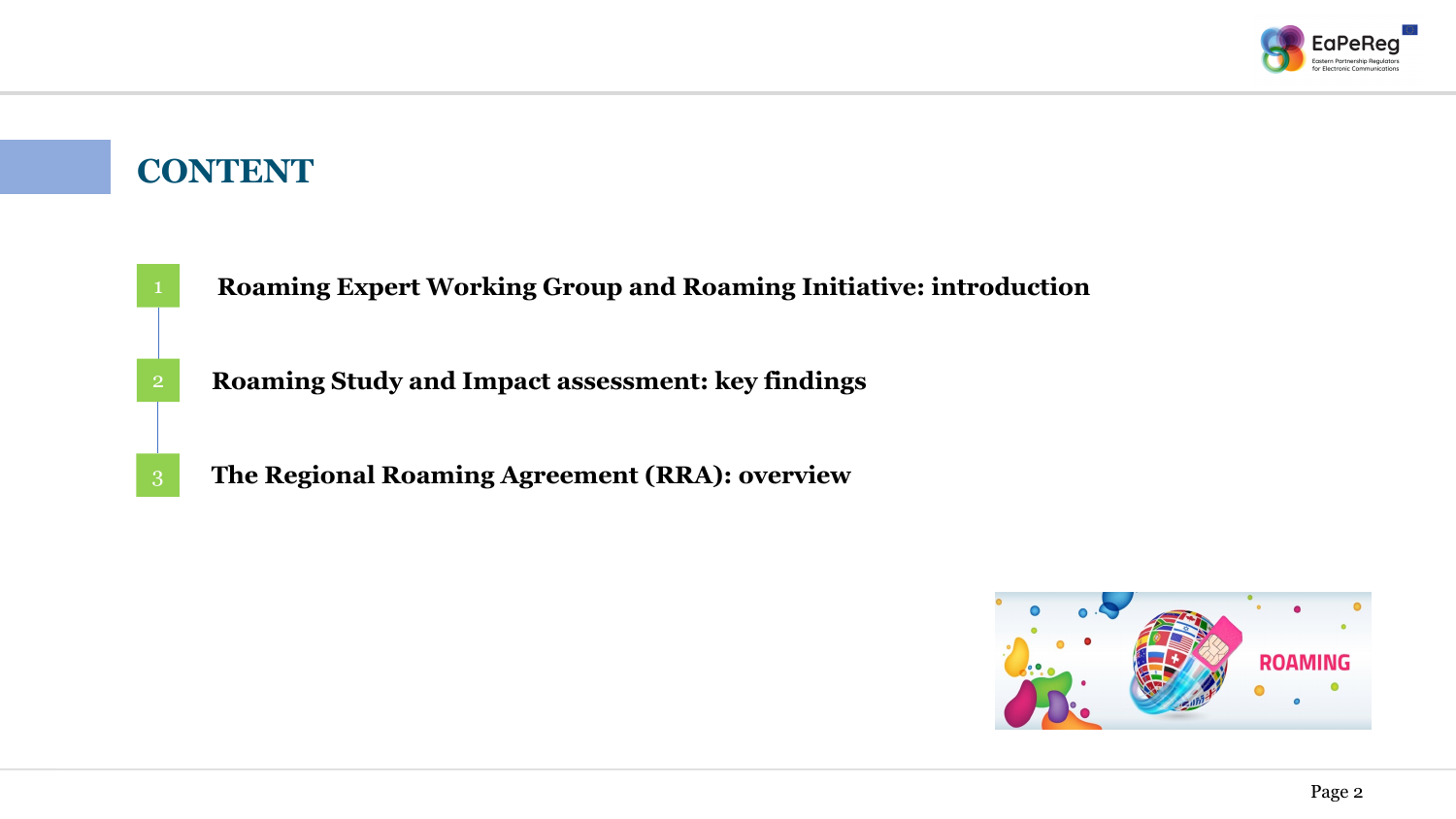

### **Roaming Expert Working Group and Roaming Initiative: introduction**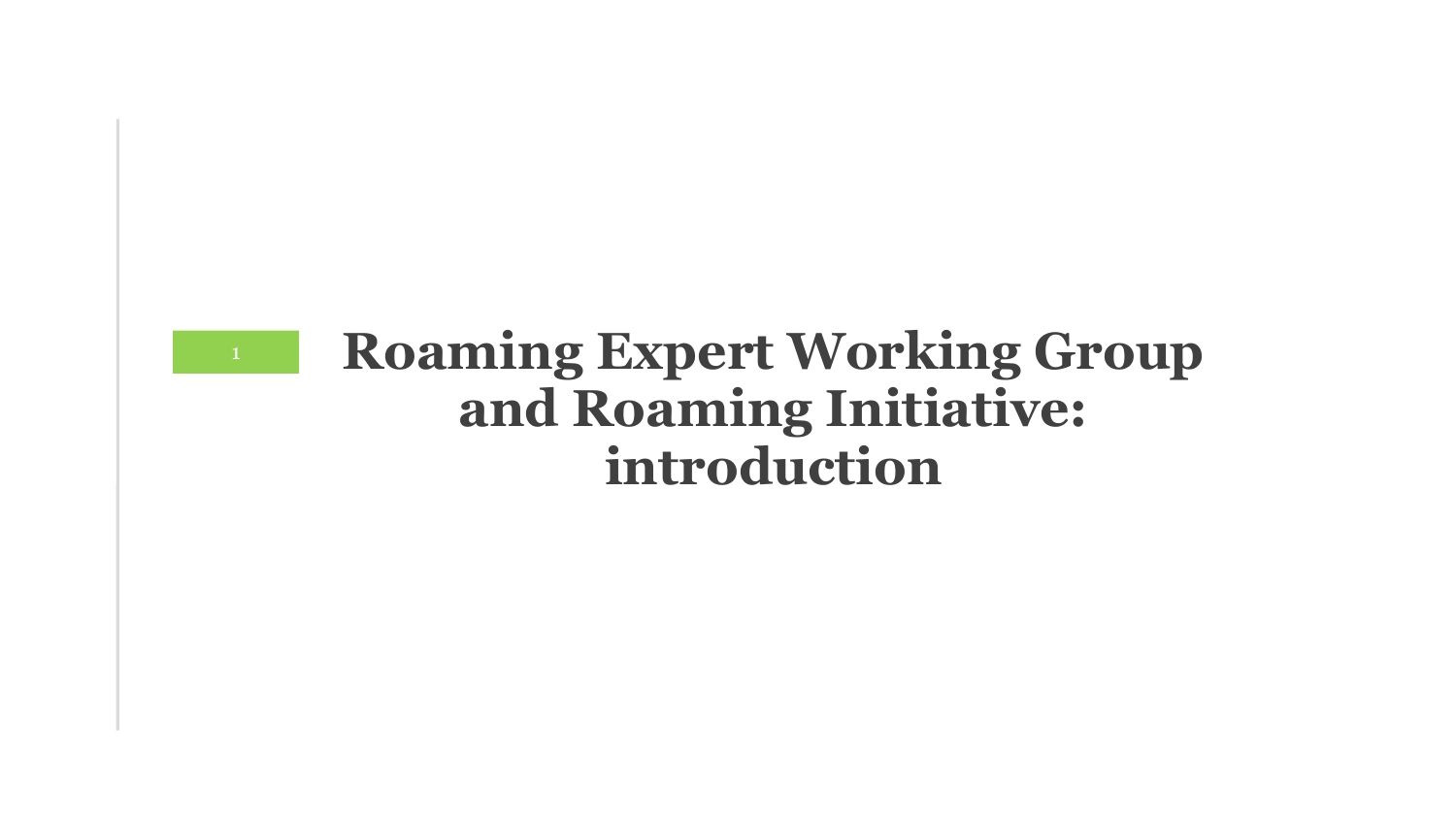

#### **Roaming Expert Working Group (REWG) and its activity**

#### **REWG was established in 2016 at the 7th EaPeReg Plenary Assembly**

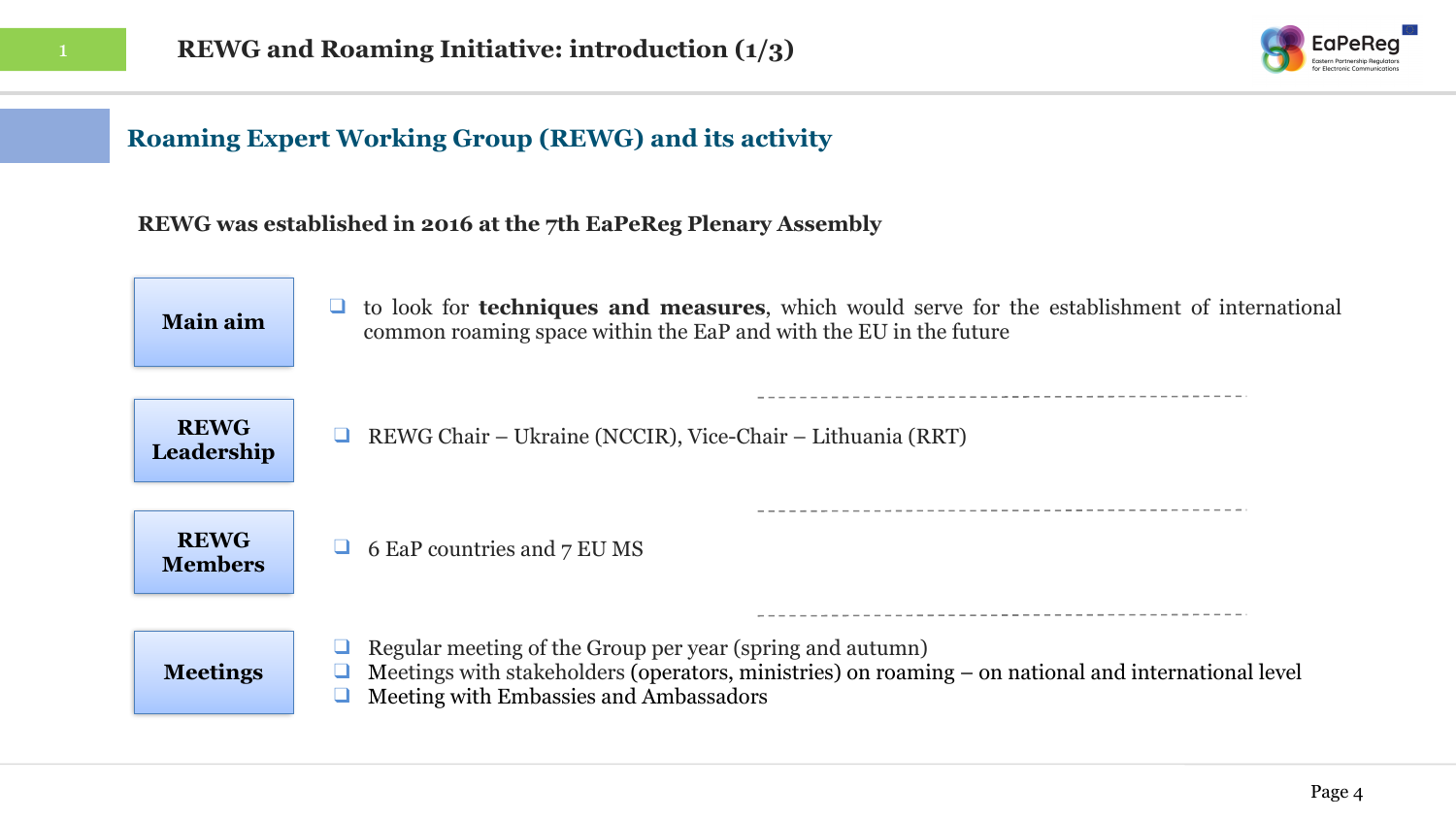

### **Roaming Expert Working Group (REWG) and its activity**

**Annual Action Plan** ❑ REWG develops and approves annual REWG Action Plan

**REWG's international cooperation**

- ❑ Close cooperation with BEREC Roaming working group, ITU, Regional Cooperation Council of the Western Balkans countries
- ❑ Representation at the HDM Panel
- ❑ Participation in international events on roaming issues

#### **REWG's achievements**

- ❑ **Roaming is priority stream within EU4Digital Project**
- ❑ Roaming Study and impact assessment
- ❑ Roadmap towards a Regional Roaming Agreement and RRA
- ❑ Involvement in drafting of EaP-EU Ministerial Declarations on digital economy (2017, 2019)
	- ❑ **REWG plays key role in coordination and implementation of the Roaming Initiative**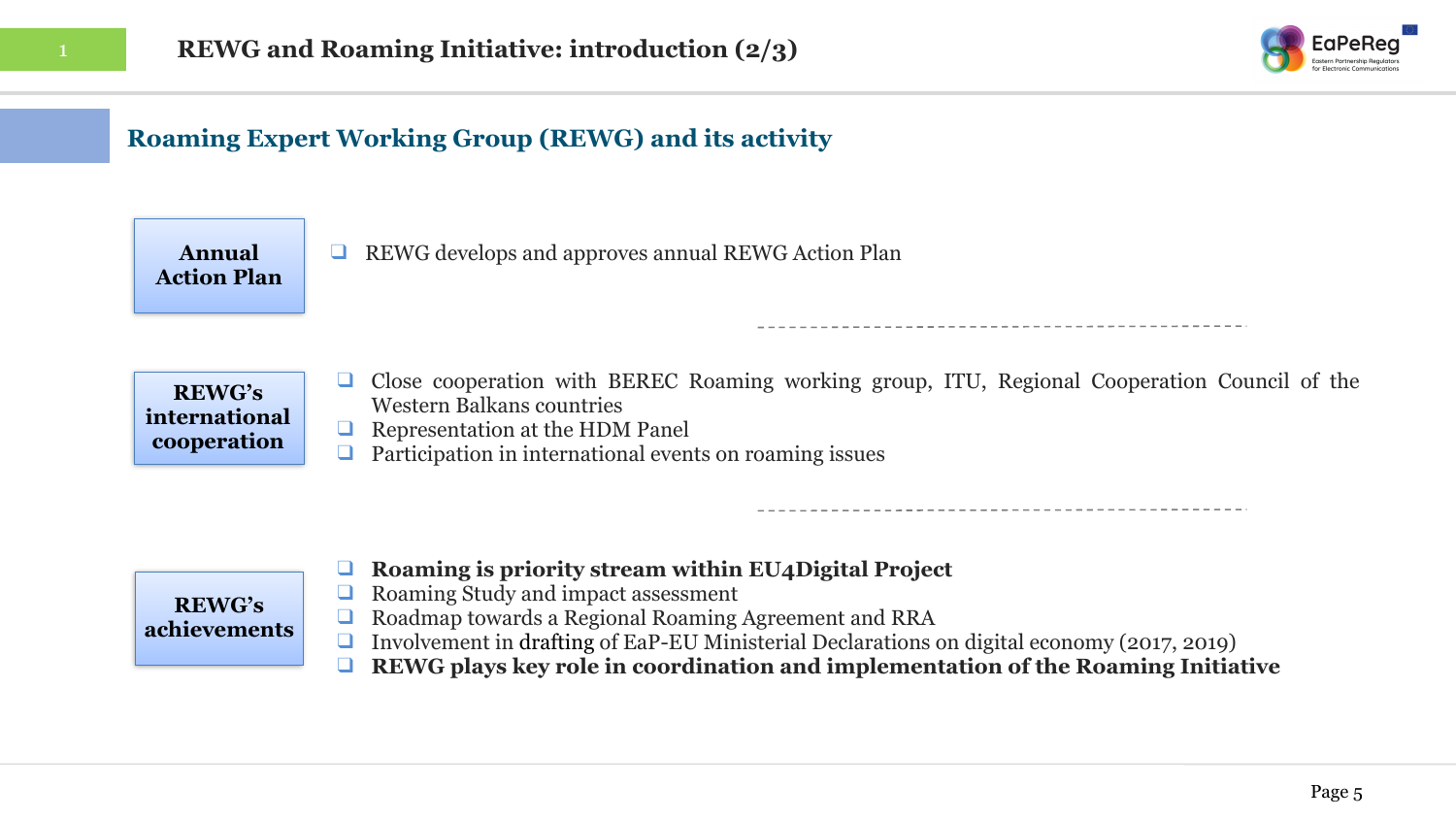

#### **Roaming Initiative: the way to Regional Roaming Agreement**



#### **Regional Roaming Agreement**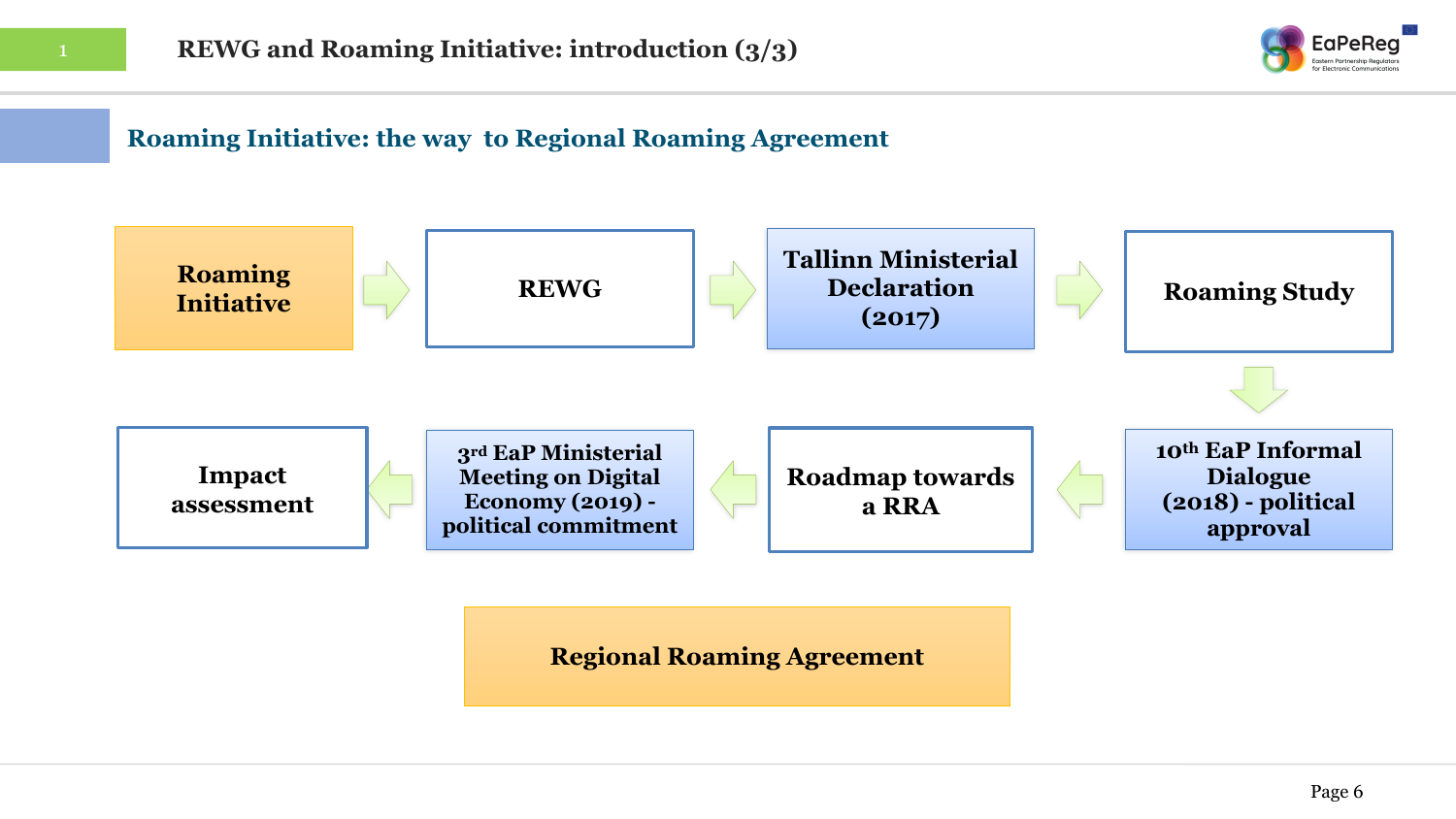# **Roaming Study and Impact assessment**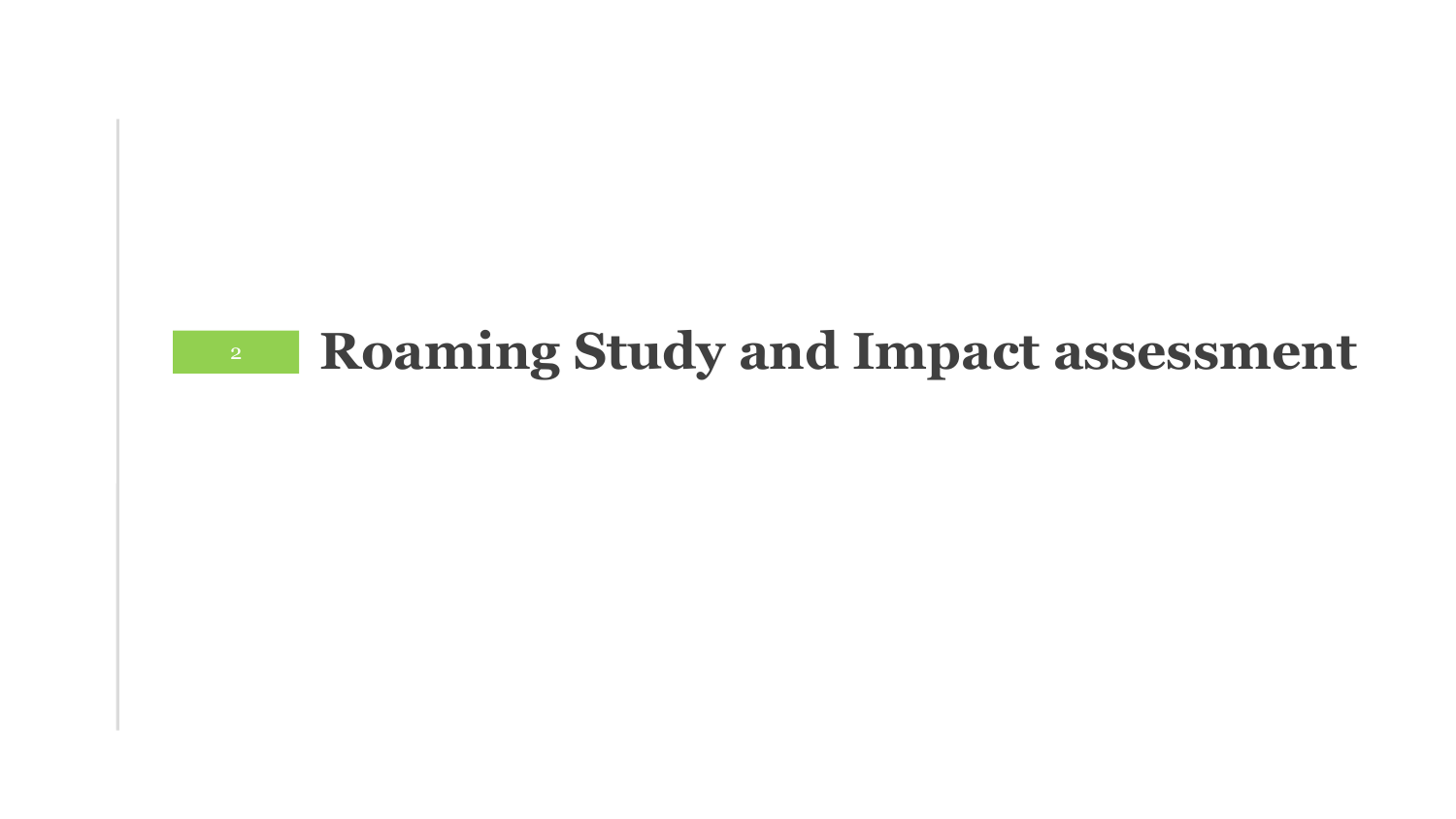

#### **Roaming Study: key findings (1)**

**May 2017 - May 2018** - Initial Roaming Study on «a harmonised approach to roaming pricing and reduced roaming tariffs among the EaP partners»:

- The study proved overall financial benefit for EaP markets
- Provided for a harmonised wholesale and retail roaming approach in EaP, incl. voice, SMS and data services
- Regional roaming agreement (RRA) form as a governmental level arrangement was suggested

#### Roaming Study suggests **3 viable options:**

### **EU Roaming regulation model 1**

based on the EU Roaming regulation, which would regulate wholesale rates (setting them at the same level as in the EU) and eliminate retail roaming tariffs through a Roam-Like-At-Home (RLAH) model

**2 Amended EU Roaming regulation model (AERRM)** partially based on the EU Roaming regulation, which would and set the retail rates equal to RLAH rates and charge to w partially based on the EU Roaming regulation, which would regulate wholesale rates (setting them at the same level as in the EU) and set the retail rates equal to RLAH rates and charge to wholesale rate on top



#### **Clear wholesale and retail rates model**

based on a detailed costing study to establish specific EaP rates for wholesale and retail tariffs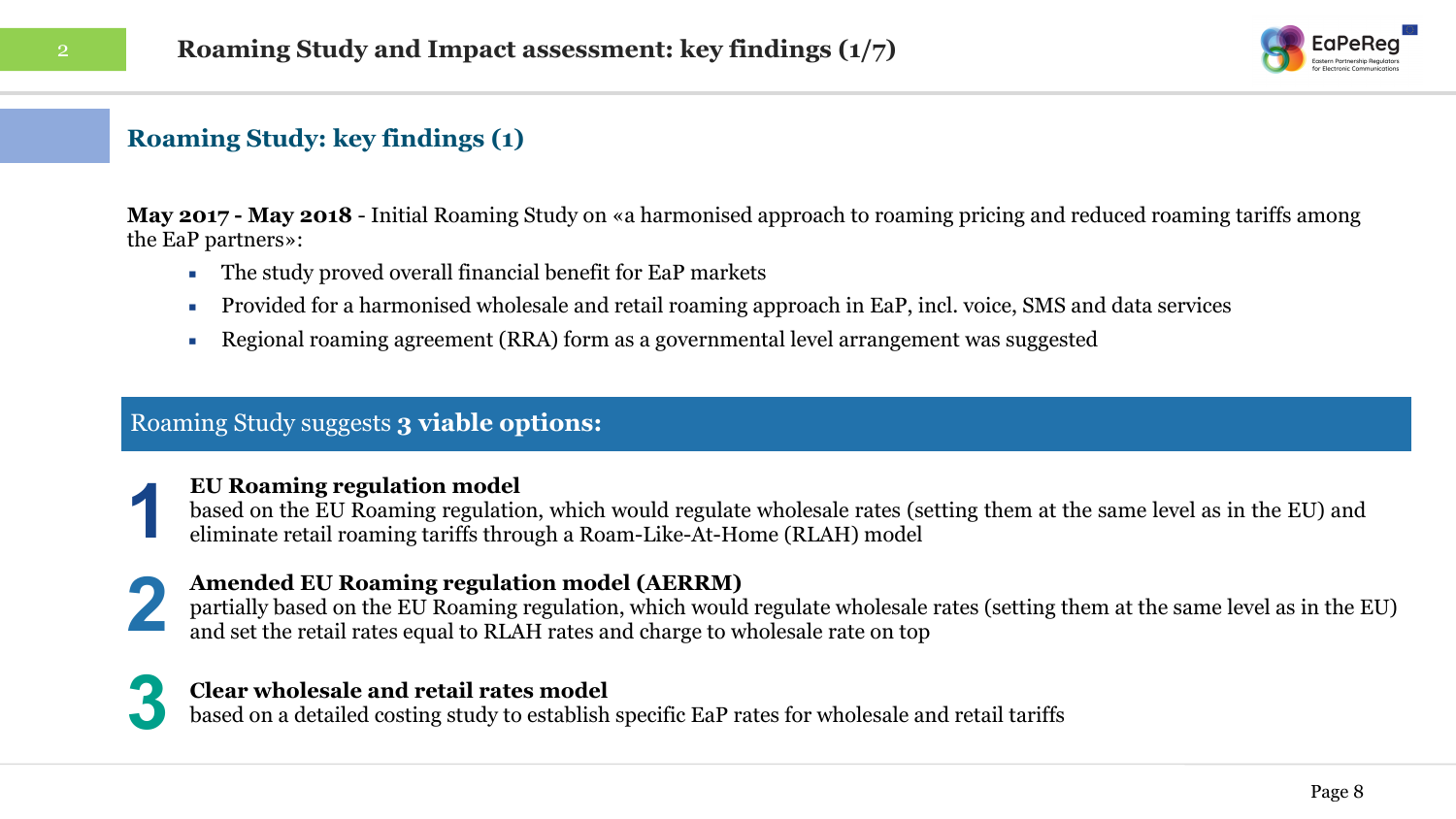

#### **Roaming Study: key findings (2)**

#### **Regulation model alternatives analysed in the Roaming study**

As a result of the analysis the **Amended EU Roaming regulation model (AERRM)** is proposed as optimum, given the circumstances.

The suggested approach under the AERRM would imply a glidepath (timeline) with that would allow full implementation of the AERRM over five years, while ensuring a coherent decrease of roaming charges and giving the operators time to adjust accordingly.

| Criteria                  | <b>EU</b> model | <b>Amended EU</b><br>model | <b>EaP</b> specific<br>model |
|---------------------------|-----------------|----------------------------|------------------------------|
| Implementation            | 5               | 5                          | $\mathbf{2}$                 |
| <b>Regulatory fit</b>     | $\mathbf{1}$    | $\overline{4}$             | 5                            |
| <b>Customer impact</b>    | 5               | 3                          | 3                            |
| <b>Operator impact</b>    | $\mathbf{1}$    | 5                          | 5                            |
| <b>Future perspective</b> | 5               | 5                          | 3                            |
| <b>Total</b>              | 17              | 22                         | 18                           |
| <b>Ranking</b>            | 3rd             | 1 <sup>st</sup>            | 2 <sub>nd</sub>              |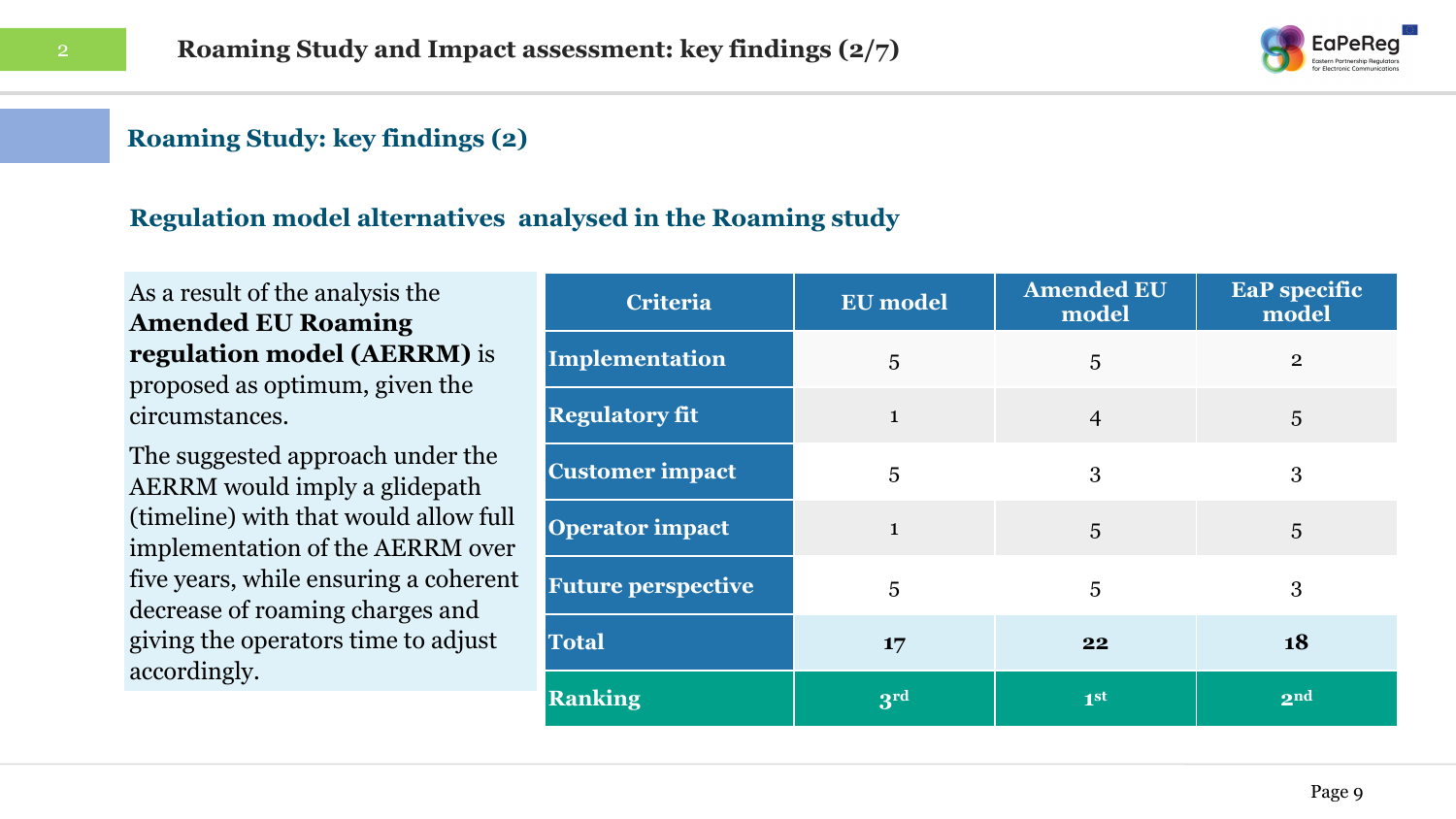

#### **Roaming intervention – proposed wholesale cap**

The **average wholesale charge** that the visited network operator may levy on the roaming provider for the provision of regulated data roaming services by means of that visited network **shall not exceed a safeguard limit of EUR 7,70** per gigabyte of data transmitted.

That **maximum wholesale** charge shall **decrease** to:

- EUR 6,00 per gigabyte on 1 January 2018
- EUR 4,50 per gigabyte on 1 January 2019
- EUR 3,50 per gigabyte on 1 January 2020
- EUR 3,00 per gigabyte on 1 January 2021
- EUR 2,50 per gigabyte on 1 January 2022

It shall **remain at EUR 2,50 per gigabyte** of data transmitted **until 30 June 2022**. The Article 19 requires the European Commission by 15 December 2019 submit to the European Parliament and to the Council, accompanied, if appropriate, by a legislative proposal to amend the maximum wholesale charges for regulated roaming services. Effectively this means a **deviation** in levels of **applicable wholesale rates** within the **EU and EaP**  countries.



|                                          | <b>Now</b>        | Year 1 | Year 2 | Year 3 | Year 4 | <b>Year</b> 5         |
|------------------------------------------|-------------------|--------|--------|--------|--------|-----------------------|
| <b>Voice out</b><br>(EUR ct. per<br>min) | $16.5 -$<br>53.0  | 16.5   | 10.0   | 6.0    | 3.2    | <b>New EU</b><br>rate |
| Voice in<br>(EUR ct. per<br>min)         | $1.0 -$<br>13.0   | 1.0    | 1.0    | 1.0    | 1.0    | <b>New EU</b><br>rate |
| <b>SMS</b><br>(EUR ct. per<br>SMS)       | $4.0 - 6.5$       | 4.0    | 3.0    | 2.0    | 1.0    | <b>New EU</b><br>rate |
| <b>Data</b><br>(EUR per GB)              | $96.0 -$<br>208.0 | 96.0   | 50.0   | 25.0   | 7.7    | <b>New EU</b><br>rate |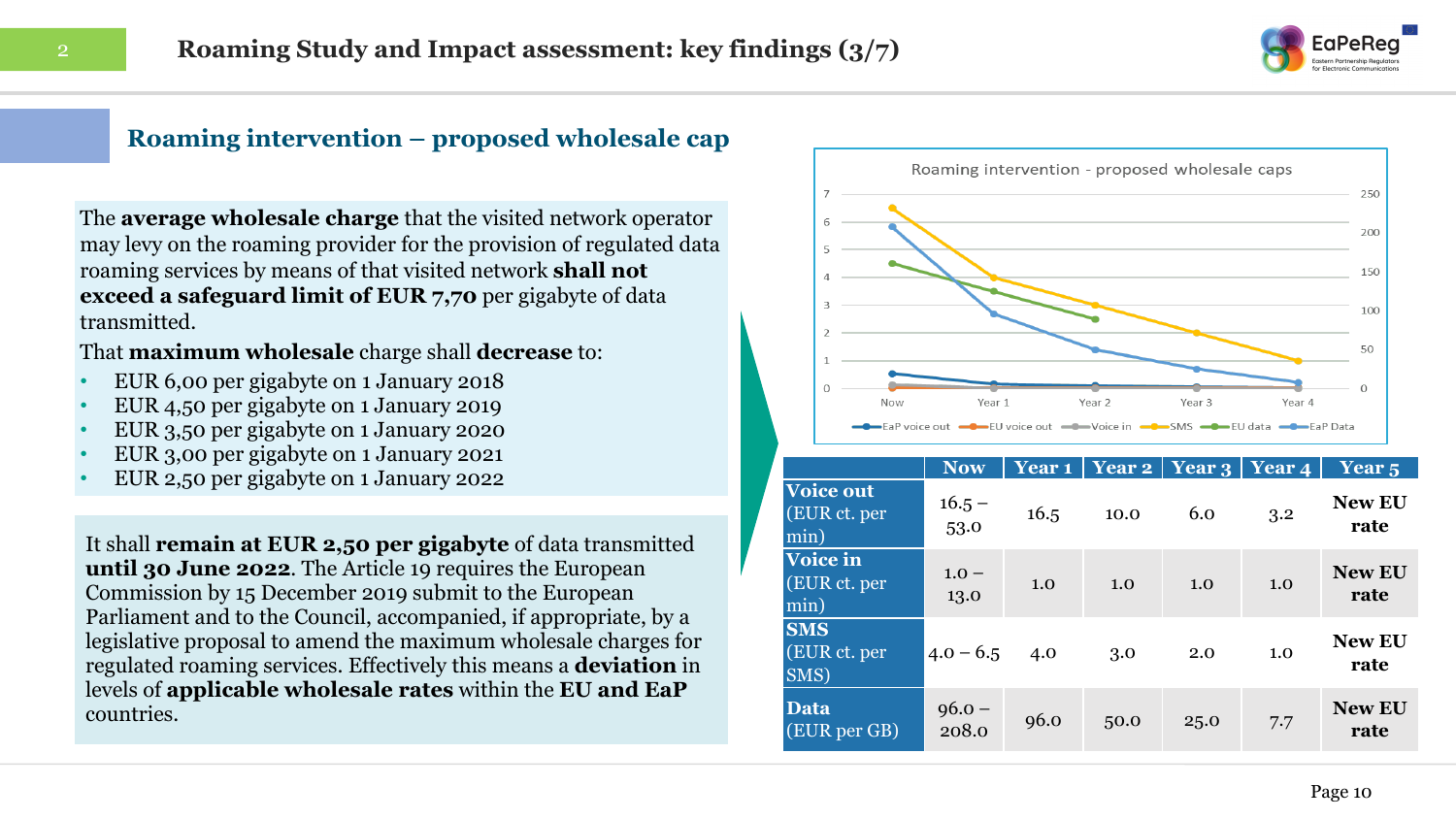

#### **Roaming intervention – proposed retail cap**

**Retail prices** would be **set** according to following formula: **applicable wholesale rates plus domestic rates**, effectively ensuring a transparent mechanism whereby the **per unit cost consists** of **domestic rate** and a **surcharge equal or less than stipulated wholesale rate.** 

Prices would reach **EU wholesale roaming prices** of 2017 **in Year 4** and would further decrease to the **then-new EU wholesale roaming rate in Year 5.** Retail roaming charges are set with a 50% mark-up from wholesale cost and would gradually move in **Year 5** to the then-**current wholesale** level, **plus the effective national price** applied at that time.



|                                       | <b>Now</b>          | Year <sub>1</sub> | <b>Year 2</b> | Year 3 | Year 4 | Year <sub>5</sub>              |
|---------------------------------------|---------------------|-------------------|---------------|--------|--------|--------------------------------|
| <b>Voice out</b><br>(EUR ct. per min) | $39.0 -$<br>53.0    | 24.8              | 15.0          | 9.0    | 4.8    | <b>Wholesale</b><br>+ national |
| Voice in<br>(EUR ct. per min)         | $14.0 -$<br>53.0    | 1.5               | 1.5           | 1.5    | 1.5    | Wholesale<br>+ national        |
| <b>SMS</b><br>(EUR ct. per<br>SMS)    | $7.5 -$<br>17.0     | 7.6               | 4.5           | 3.0    | 1.5    | <b>Wholesale</b><br>+ national |
| Data<br>(EUR per GB)                  | $137.0 -$<br>1350.0 | 137.0             | 75.0          | 37.5   | 11.6   | <b>Wholesale</b><br>+ national |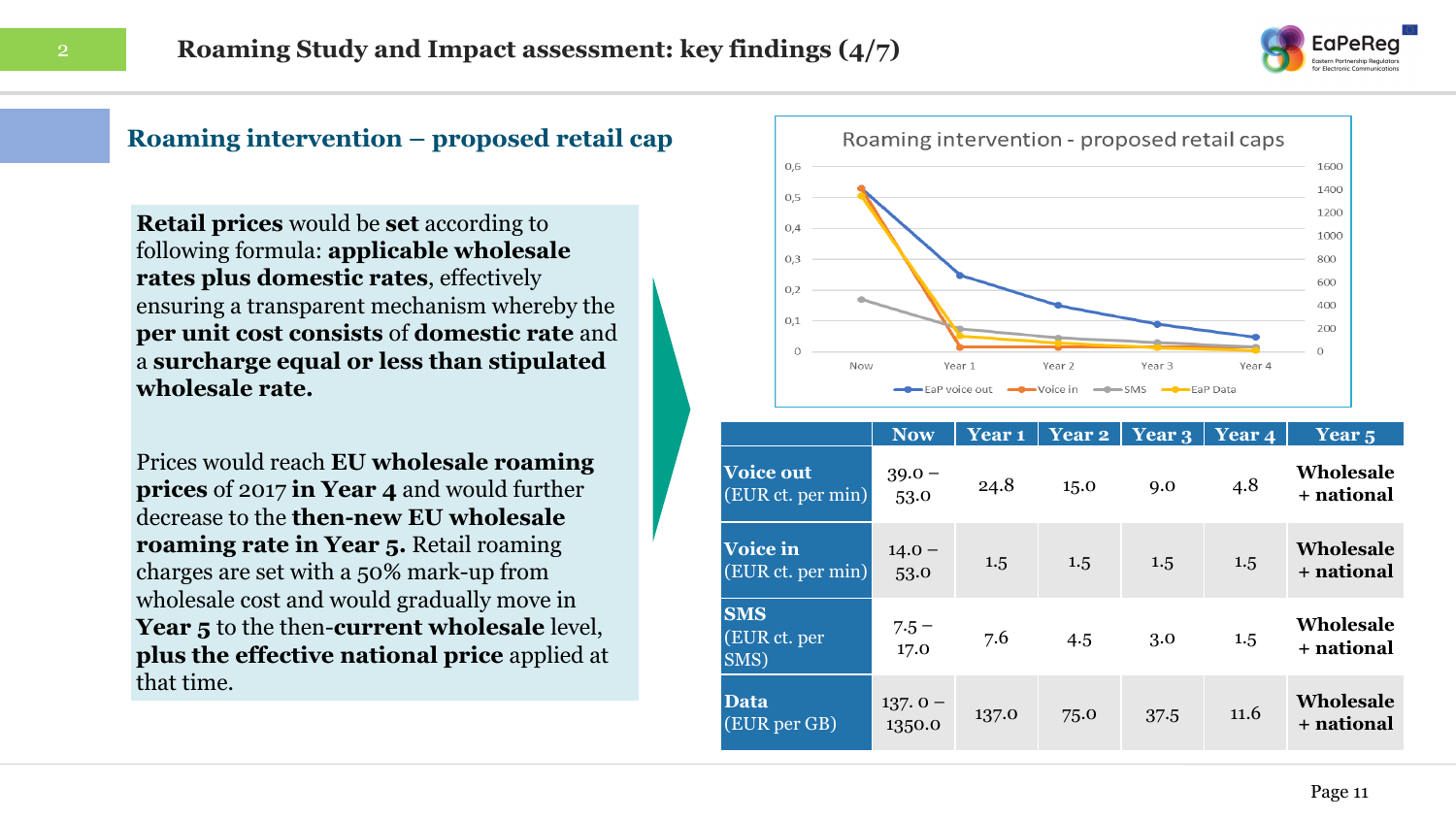

#### **Roaming intervention – proposed IMTR cap**

The Study recommends to gradually decrease international mobile termination rates (IMTR) towards average mobile termination rates in the EU.

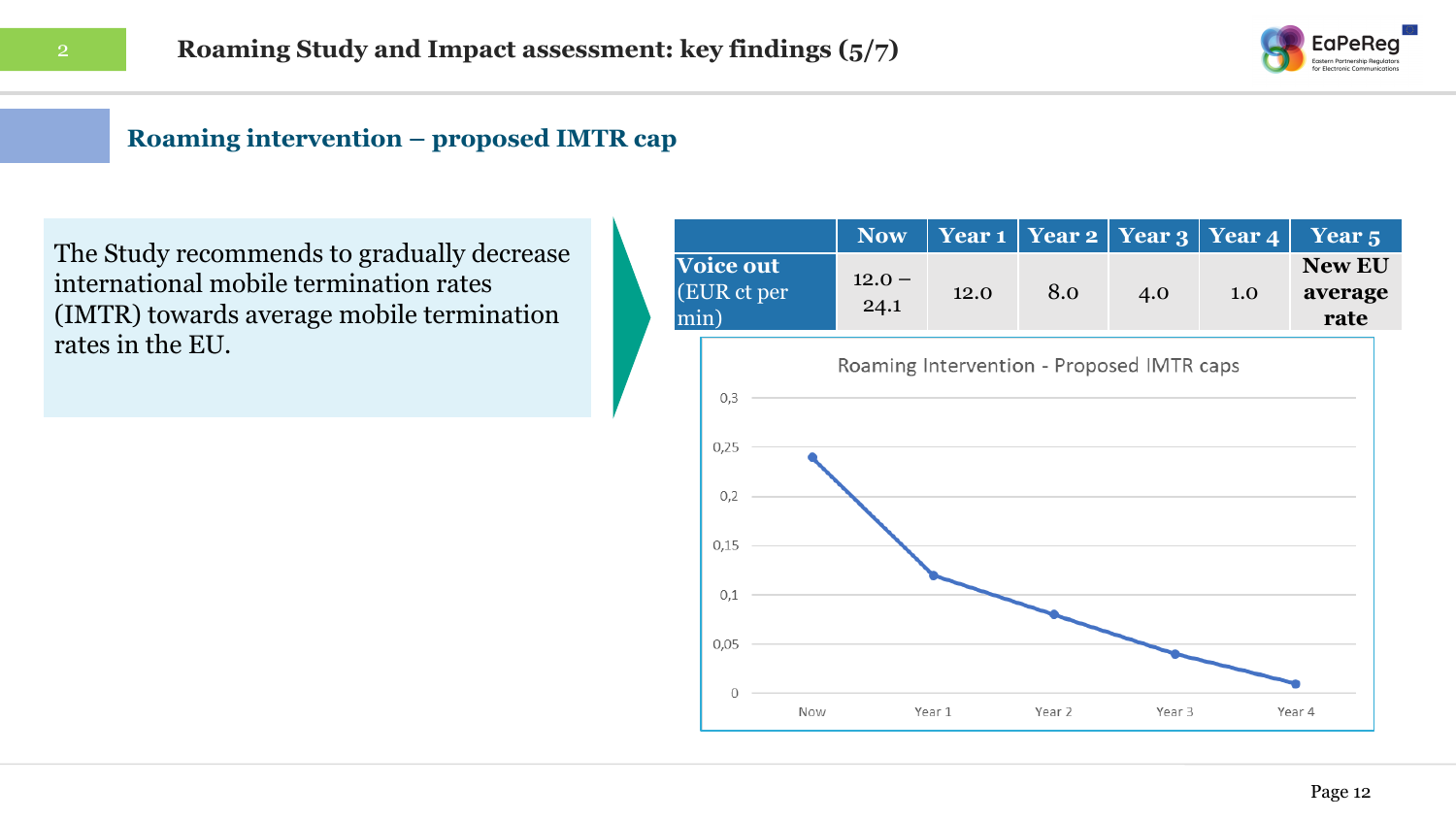

#### **Roaming Rate Harmonisation Impact Assessment**

#### **EaP TELECOMMUNICATIONS MARKET IN 2019**

Total mobile services market – just under **EUR 2.4 bn**

Mobile roaming services amounted to **3.24%** (EUR 76.9 m)

EaP retail roaming totalling only **0.28%** (EUR 6.77 m)

- ► Just over **80 m** mobile users
- ► Ukraine being the largest market with over **EUR 1 bn** of revenues and over **50 m** active connections (more than half)



#### **PRELIMINARY EaP MARKET IMPACT ASSESSMENT DUE TO REDUCED ROAMING CHARGES**

- Voluntary decreases of roaming prices are observed, however, substantial reductions are still to be implemented to align with suggested roaming model. On average – **87%** decrease expected
- Initial societal welfare impact assessed at **EUR 5.267 m**. Down from over **EUR 32 m** indicated under Roaming study (2017) mainly due to price decreases but also substantial changes in Ukraine market structure (increase of data usage) which in turn impact majority of EaP market
- Impact assessed on the 5th year of implementation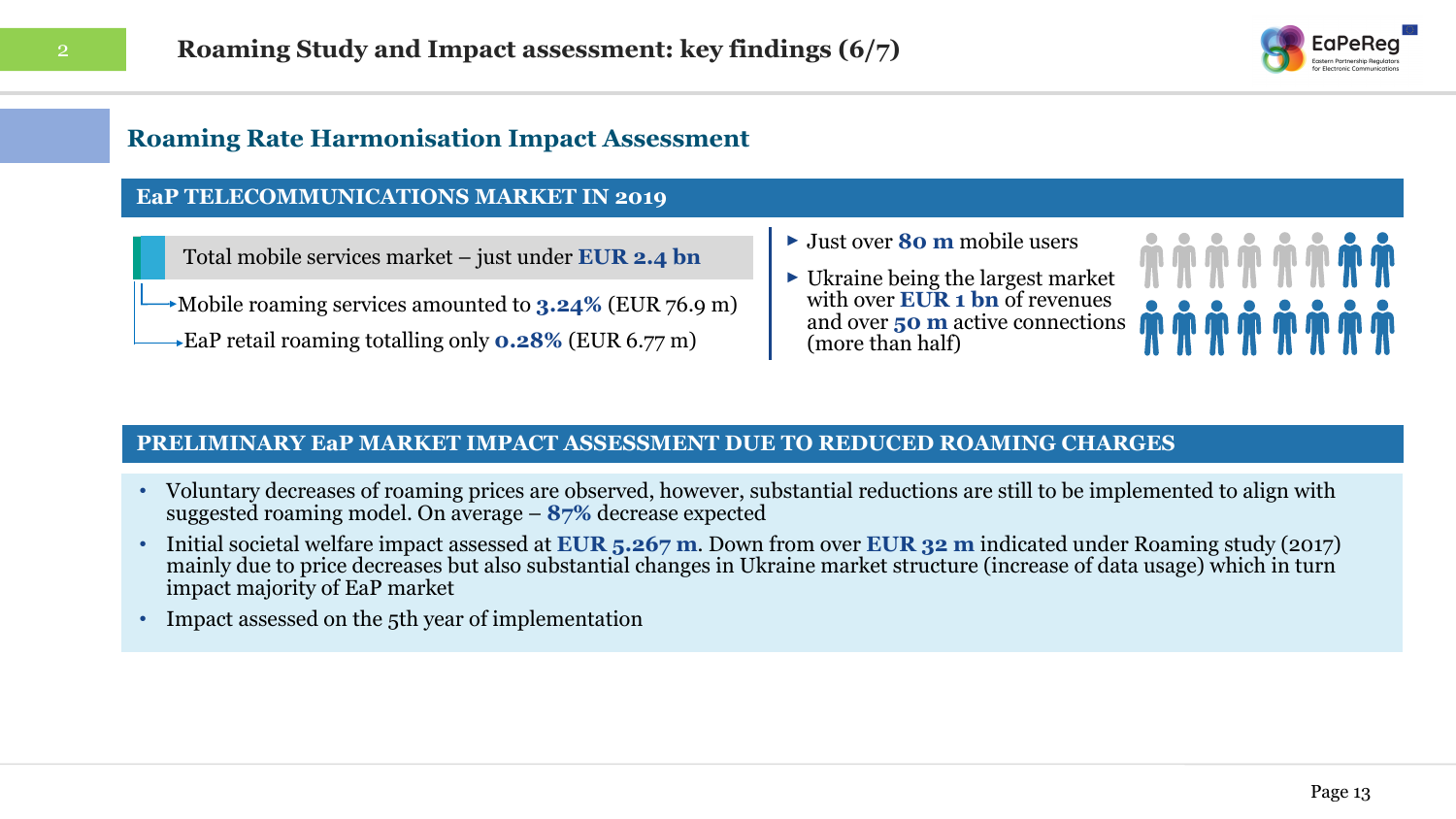

#### **Total estimated Roaming and IMTR Harmonisation Impact Assessment**

### **Preliminary EaP market impact assessment due to roaming and IMTR**

- Total estimated impact is calculated as a sum of monetary impact of reduction of applicable roaming rates and the estimated monetary impact of reduction of applicable IMTR
- As reduction of **roaming rates** is estimated to bring **EUR 5.26m** of societal welfare and proposed glidepath of **IMTRs** would bring a **EUR -0.195m** impact on revenues, the total estimated impact is calculated at **EUR 5.07m**
- Impact is expected to be higher but not significantly for termination part as not all EaP countries provided relevant data to the EU4Digital
- Indicatively, there may be differences between roaming trafffic termination revenues and those generated by termination of international traffic on mobile networks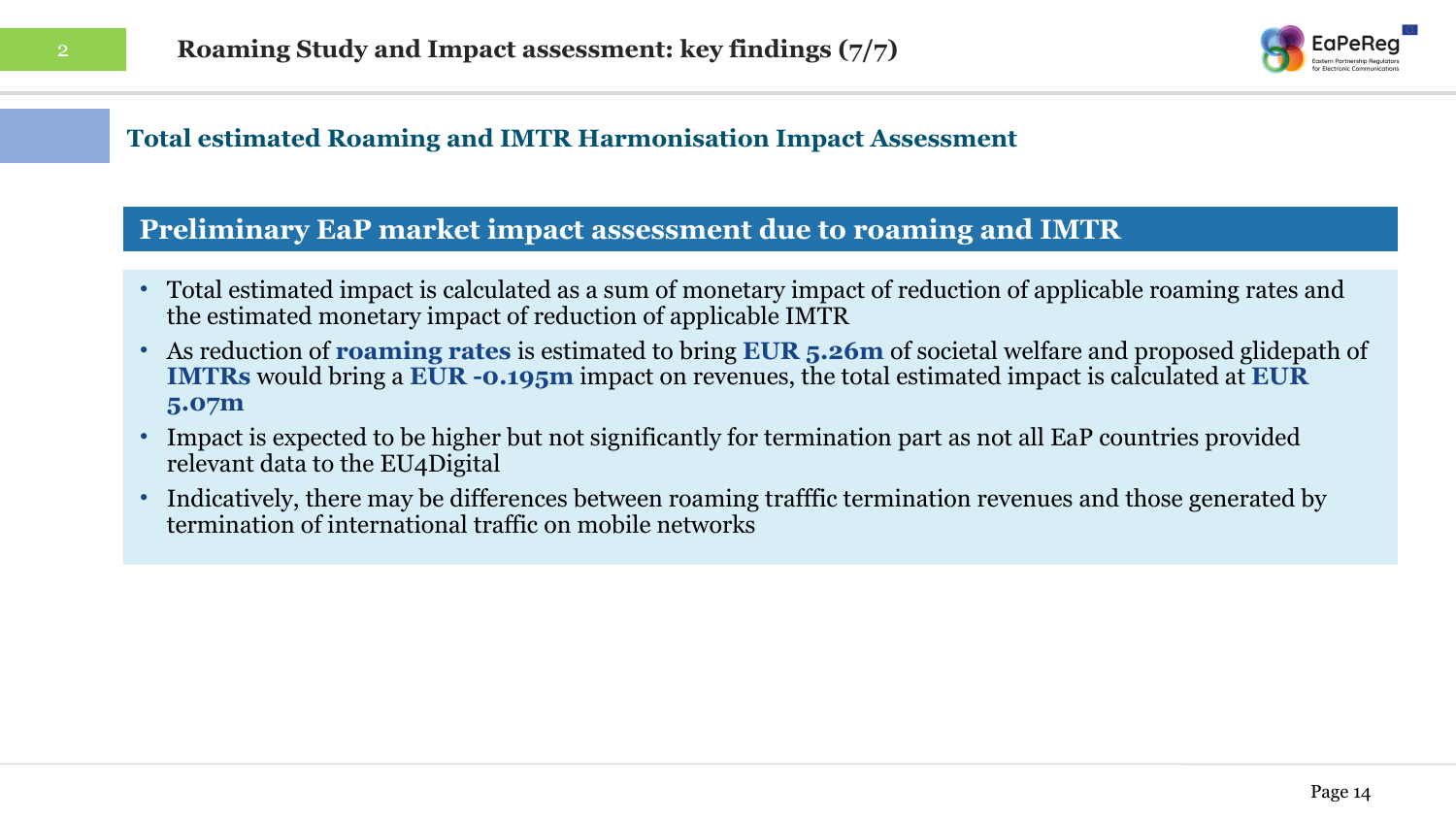### **The Regional Roaming Agreement (RRA): overview**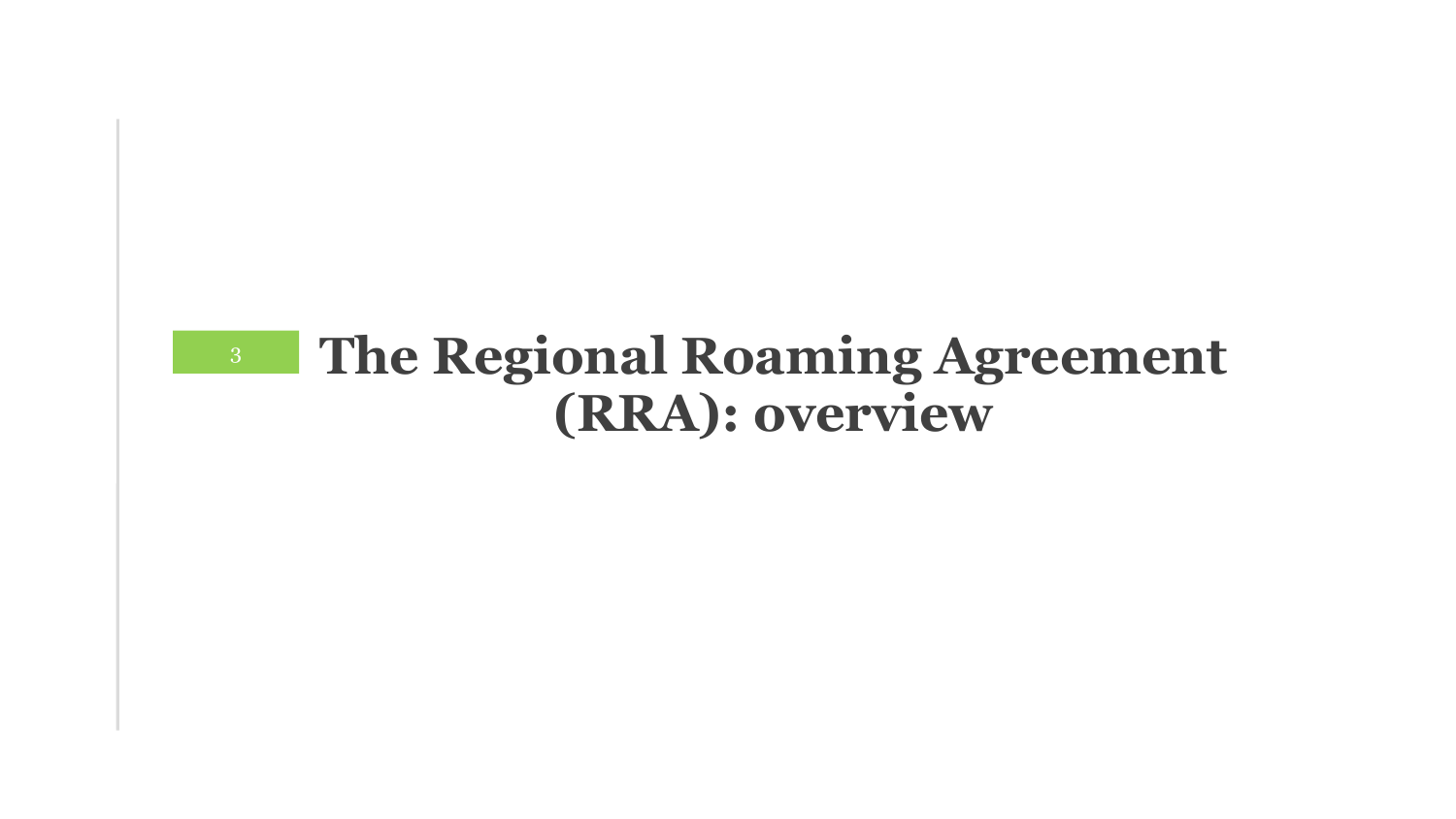

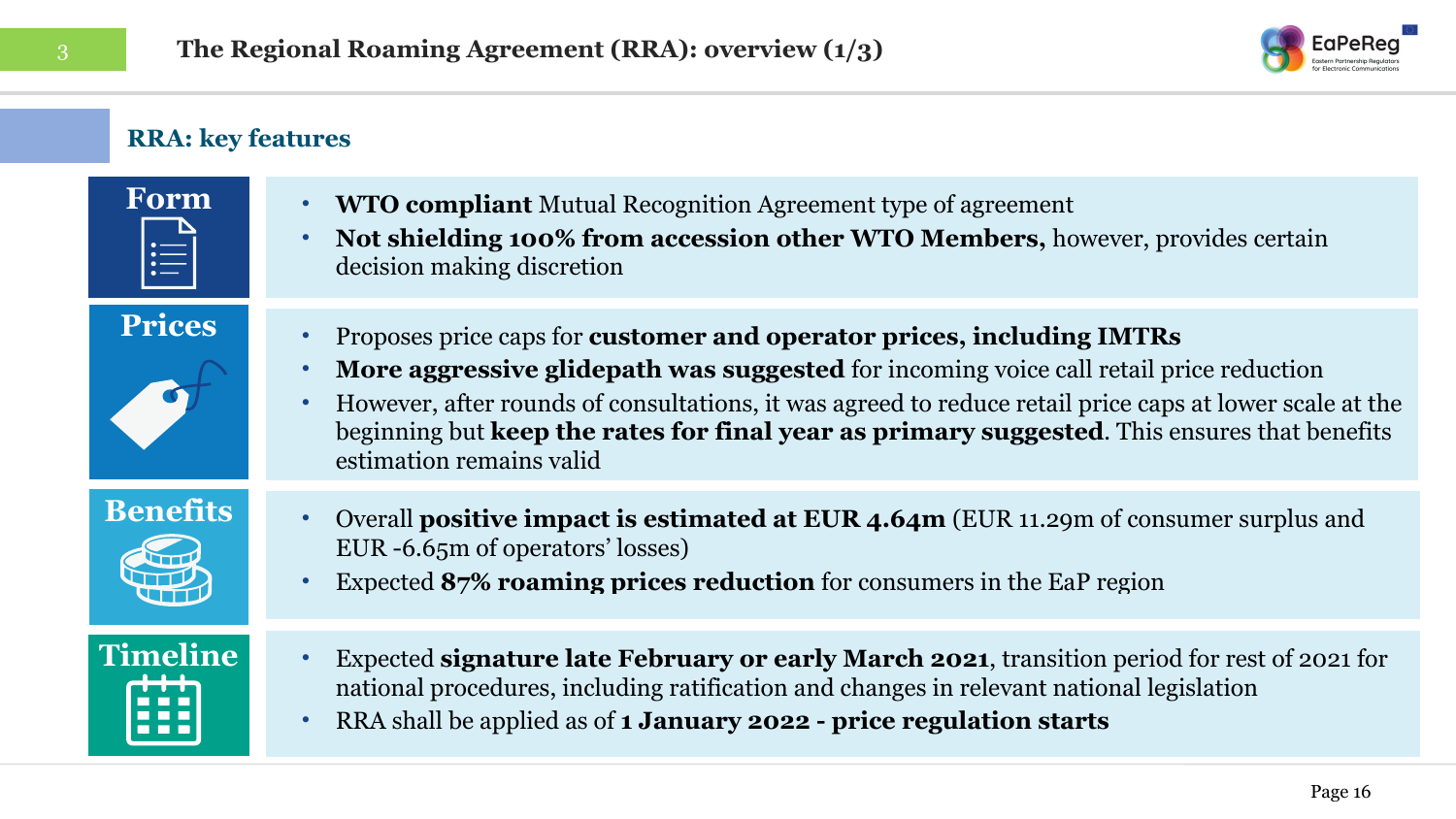

#### **Regional Roaming Agreement:** timeline

**Final version of the draft RRA has been prepared as a result of recently finalised national stakeholder consultations process. The RRA foresees the following timeline:**

#### **Late February of early March 2021**

Eastern partner countries plan to sign a Regional Roaming Agreement

#### **Throughout 2021**

Adoption of any amendments to the laws or/and by-laws, necessary to achieve the objectives and implementation of Regional Roaming Agreement

#### **1 January 2022**

Regional Roaming Agreement is applied, people in Eastern partner countries will pay less for mobile communications services while roaming within the six Eastern Partnership countries

#### **2023 - 2025**

Roaming prices will be still falling in line with proposed glidepath. It is expected, that by the end of this period in 2026 the roaming charges for customers will be reduced by 87%

#### **1 January 2026**

Roaming charges for customers expected to be further reduced as a result of mirroring new EU rates for wholesale prices and setting retail charges by adding calculated effective domestic prices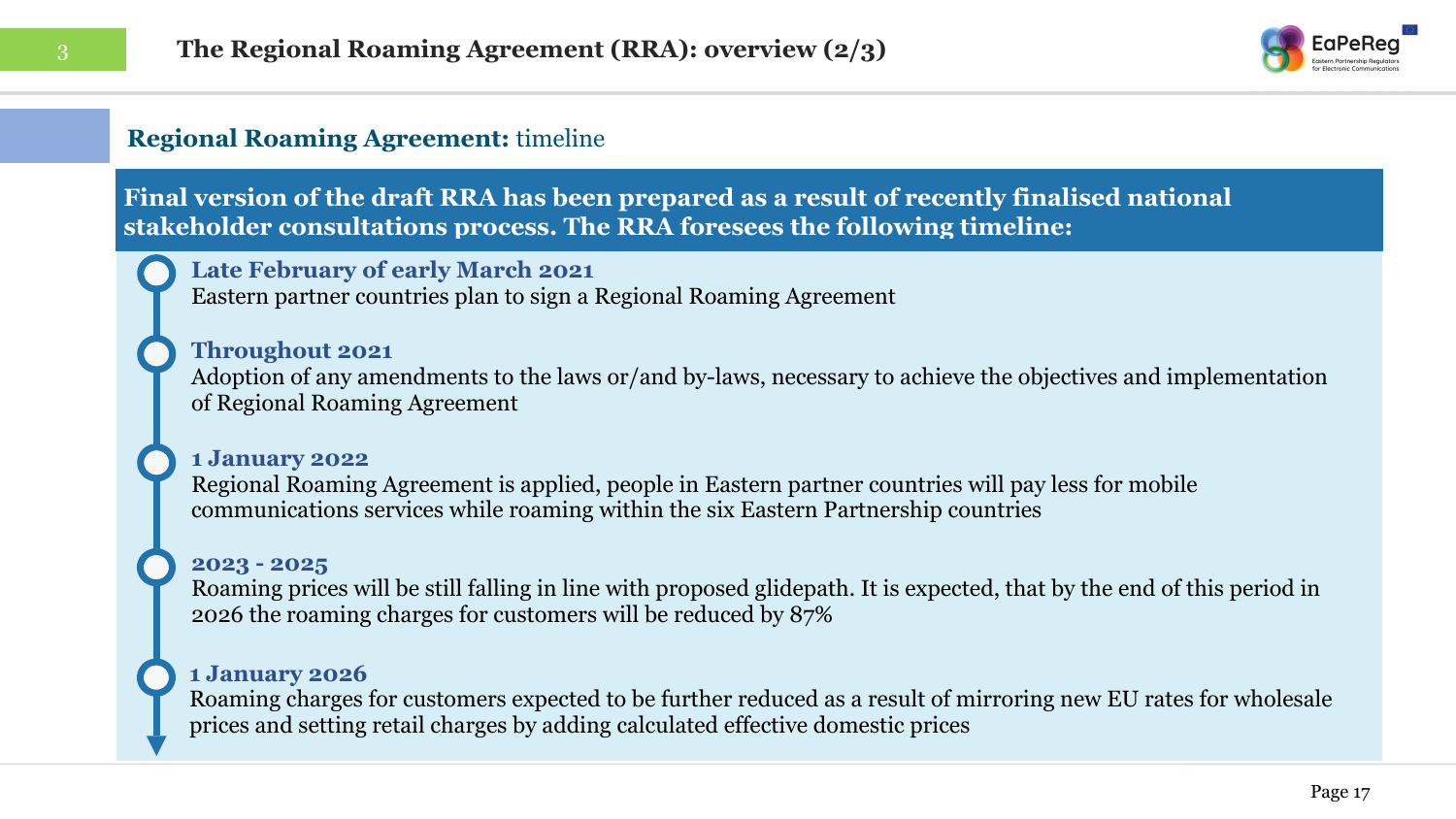

#### **Regional Roaming Agreement:** coordination

#### **IMPLEMENTATION OF THE AGREEMENT**

- The EaP countries agree under the RRA to empower their respective national regulatory authorities to impose the measures related to the implementation of the Agreement
- Implementation of the RRA shall be coordinated by EaPeReg and its' Roaming Expert Working Group (REWG)
- The national regulatory authorities will co-operate closely among themselves and with the EaPeReg / REWG to ensure consistent application of the Agreement

#### **FURTHER DEVELOPMENTS**

- The EaPeReg / REWG will monitor developments related to harmonisation of international roaming regulatory frameworks and at least once a year report on the matter
- The reporting framework may also be utilised as means of proposing any changes to the Agreement in the future, reflecting the market developments existing at that time